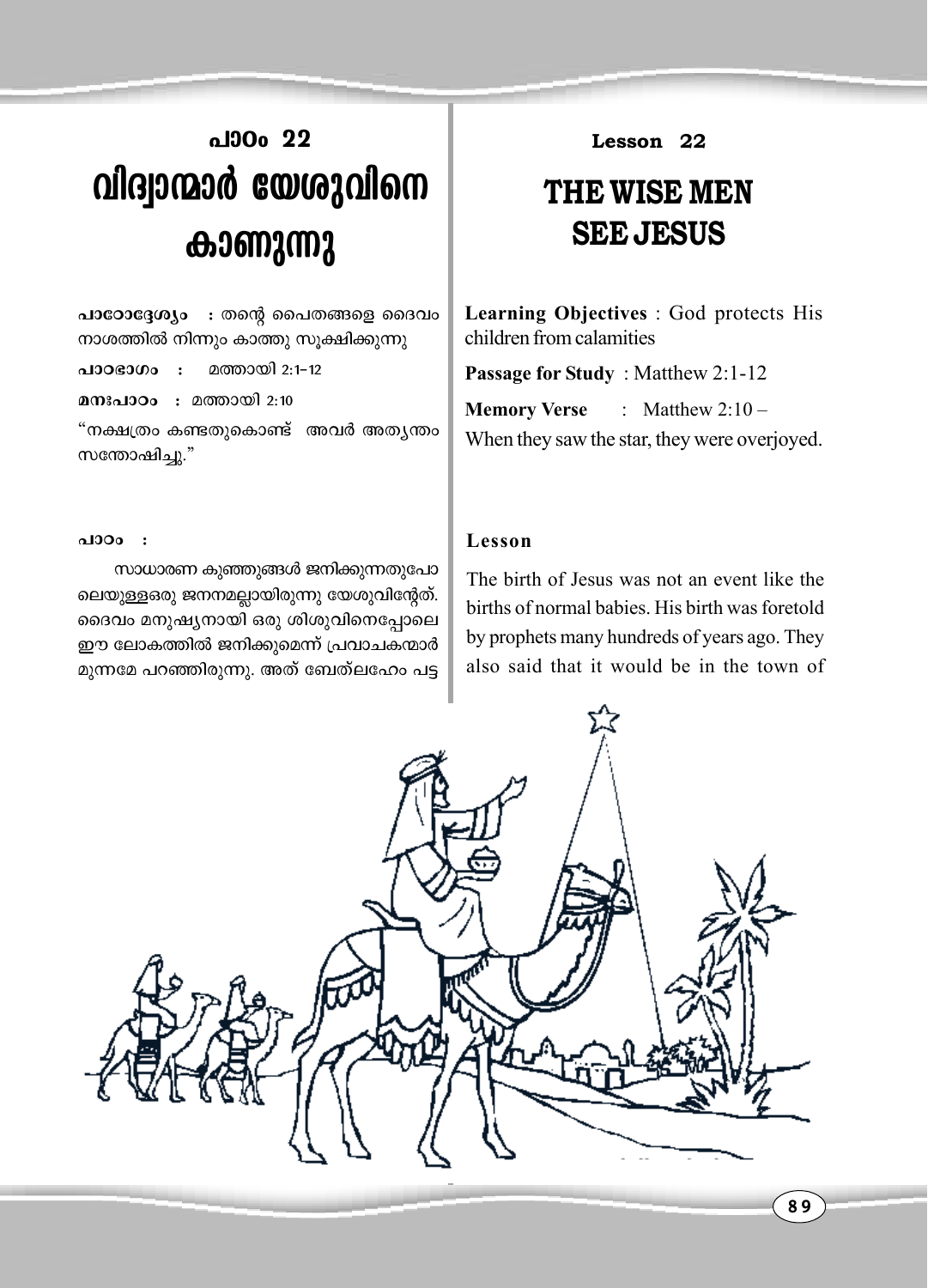ണത്തിൽ ആയിരിക്കുമെന്നും അവർ പറഞ്ഞി രുന്നു. യേശു ജനിച്ച രാത്രിയിൽ ഒരു അത്ഭുത നക്ഷത്രം ആകാശത്തിൽ ഉദിച്ചു. ഇതൊരു രാജ കീയനക്ഷത്രമാണെന്നും ലോകത്തിൽ എ വിടെയോ ഒരു രാജകുമാരൻ പിറന്നിരിക്കുന്നു എന്നും വിദ്വാന്മാർ മനസ്സിലാക്കി. നക്ഷത്രത്തെ ലക്ഷ്യമാക്കി അവർ യെരുശലേമിൽ എത്തി. രാ ജകുമാരൻ ജനിക്കുന്നത് കൊട്ടാരത്തിലായിരിക്കു മെന്ന് കരുതി അവർ രാജാവായ ഹേരോദാവി നോട് ചോദിച്ചു.

Bethlehem. The night Jesus was born a bright star appeared in the sky. Some wise men in the east understood that this was a royal star and that a prince was born somewhere. They decided to follow the star and reached at the palace in Jerusalem. They asked King Herod about the birth of a prince.

When King Herod heard this he was disturbed, and all Jerusalem with him. Then



യെഹുദന്മാരുടെ രാജാവായി പിറന്നവൻ എവിടെ? ഞങ്ങൾ അവന്റെ നക്ഷത്രം കിഴക്കു കണ്ടു അവനെ നമസ്ക്കരിഷാൻ വന്നിരിക്കുന്നു

Where is the one who has been born king of the Jews? We saw his star when it rose and have come to worship him

ഇഷോൾ കൊട്ടാരത്തിൽ ആരും ജനിച്ചിട്ടില്ല No one has been born now in the palace.



തന്നെ കൂടാതെ മറ്റൊരു രാജാവ് ഉണ്ടായി രിക്കുന്നോ എന്നോർത്ത് ഹേരോദാവ് ഭയപ്പെട്ടു. രാജസദസ്സിലെ ശാസ്ത്രിമാർ അറിയിച്ചപ്രകാരം രാജാവ് വിദ്വാന്മാരെ ബേത്ലഹേമിലേക്ക് പറ ഞ്ഞയച്ചു. നിങ്ങൾ ബേത്ലഹേമിലേക്ക് ചെന്ന് ശിശുവിനെ അന്വേഷിപ്പിൻ. കണ്ടെത്തിയാൽ ഞാനും ചെന്നു അവനെ നമസ്ക്കരിക്കേണ്ടതി നു വന്നു എന്നെ അറിയിപ്പീൻ.

രാജാവ് പറഞ്ഞതുകേട്ടു അവർ പുറപ്പെട്ടു. നക്ഷത്രം ശിശു കിടന്ന വീടിനു മുകളിൽ ഭാഗ ത്തു നിന്നു. വിദ്വാന്മാർ അങ്ങനെ യേശു ജനിച്ച സ്ഥലം മനസ്സിലാക്കി. അവർ പൊന്ന്, മുര്, കു ന്തിരിക്കം എന്നീ വസ്തുക്കൾ കാഴ്ചവച്ച് യേ ശുവിനെ വന്ദിച്ചു.

ശിശുവിനെ കാണുവാൻ തനിക്കും ആഗ്ര

Herod called the Magi secretly and found out from them the exact time the star had appeared. He sent them to Bethlehem and said, "Go and search carefully for the child. As soon as you find him, report to me, so that I too may go and worship him."

After they had heard the king, they went on their way, and the star they had seen when it rose went ahead of them until it stopped over the place where the child was. On coming to the house, they saw the child with his mother Mary, and they bowed down and worshiped him. Then they opened their treasures and presented him with gifts of gold, frankincense and myrrh. And having been warned in a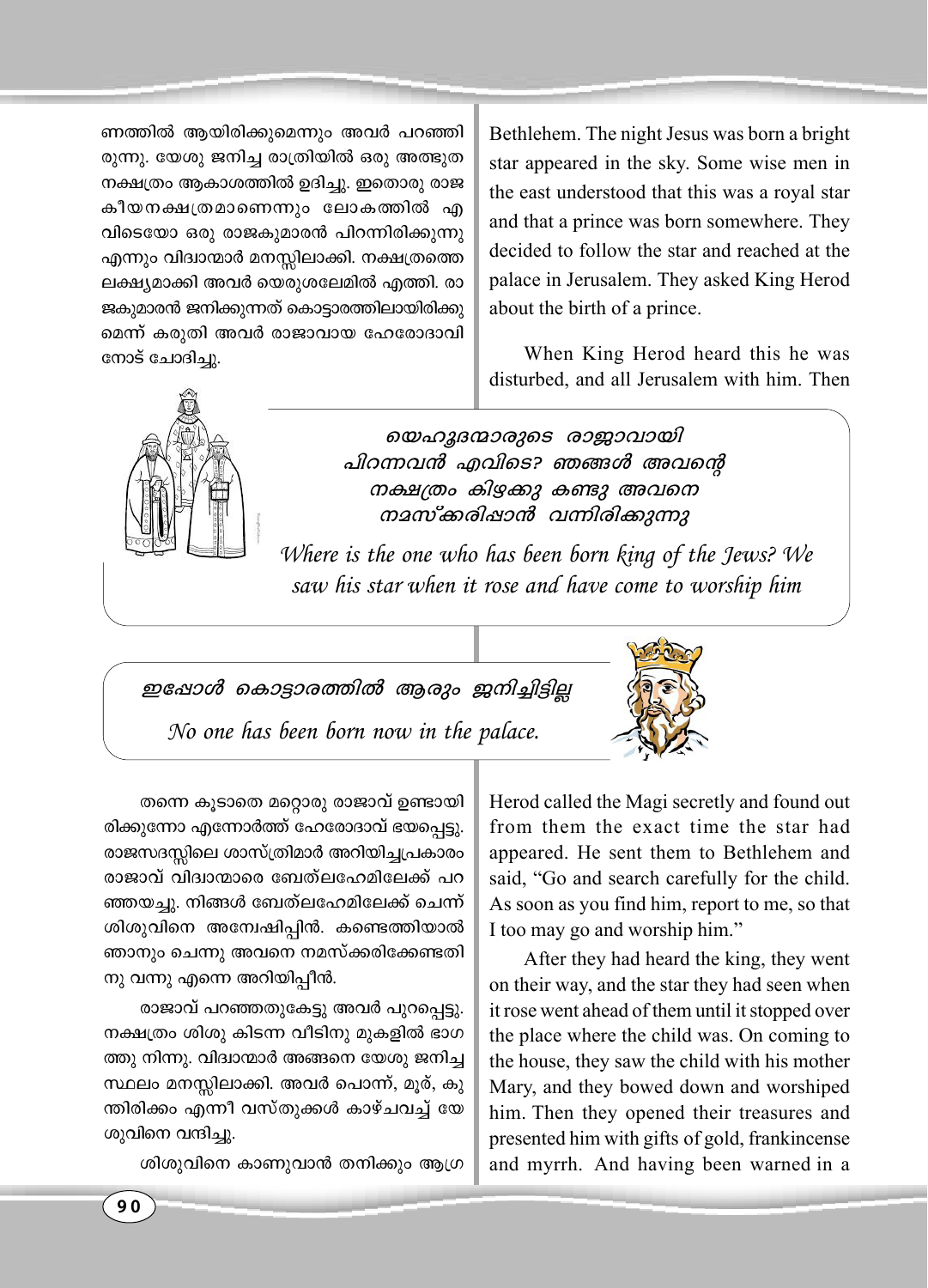

ഹം ഉണ്ടെന്ന് ഹേരോദാവ് വിദ്വാന്മാരോട് പറ ഞ്ഞെങ്കിലും രാജാവിന്റെ അടുക്കൽ മടങ്ങിപ്പോ കേണ്ടായെന്ന് വിദ്വാന്മാർക്ക് സ്വർഗ്ഗീയ അരുള പ്പാടുണ്ടായി. അവർ മറുവഴിയായി സ്വദേശത്തേ ക്കു പോയി. വിദ്വാന്മാർ മടങ്ങിച്ചെല്ലാഞ്ഞ

തിനാൽ രാജാവു വളരെയധികം കോ പിച്ചു. രണ്ടു വയസ്സിനു താഴെയുള്ള ആൺകുഞ്ഞുങ്ങളെയും സകല കൊല്ലുവാൻ രാജാവ് കല്പന

പുറപ്പെടുവിച്ചു. അതിനുമു മ്പേ ദൈവത്തിന്റെ ദൂതൻ യോസേഫിനോട് പറഞ്ഞു : നീ എഴുന്നേറ്റു ശിശുവി നെയും അമ്മയെയും കൂ ട്ടിക്കൊണ്ട് മിസ്രയമീമി ലേക്കു ഓടിപ്പോക. അങ്ങ നെ യേശുവിനെ ദൈവം സംരക്ഷിച്ചു.

dream not to go back to Herod, they returned to their country by another route.

When Herod realized that he had been outwitted by the Magi, he was furious, and he gave orders to kill all the boys in Bethlehem and its vicinity who were two years old and under, in accordance with the time he had learned from the Magi.

> An angel of the Lord appeared to Joseph in a dream and said to take the child and his mother and escape to Egypt. Thus God protected the child Jesus from the sword of King Herod. So he got up, took the child and his mother during the night and left for Egypt, where he stayed until the death of Herod

> > $91$